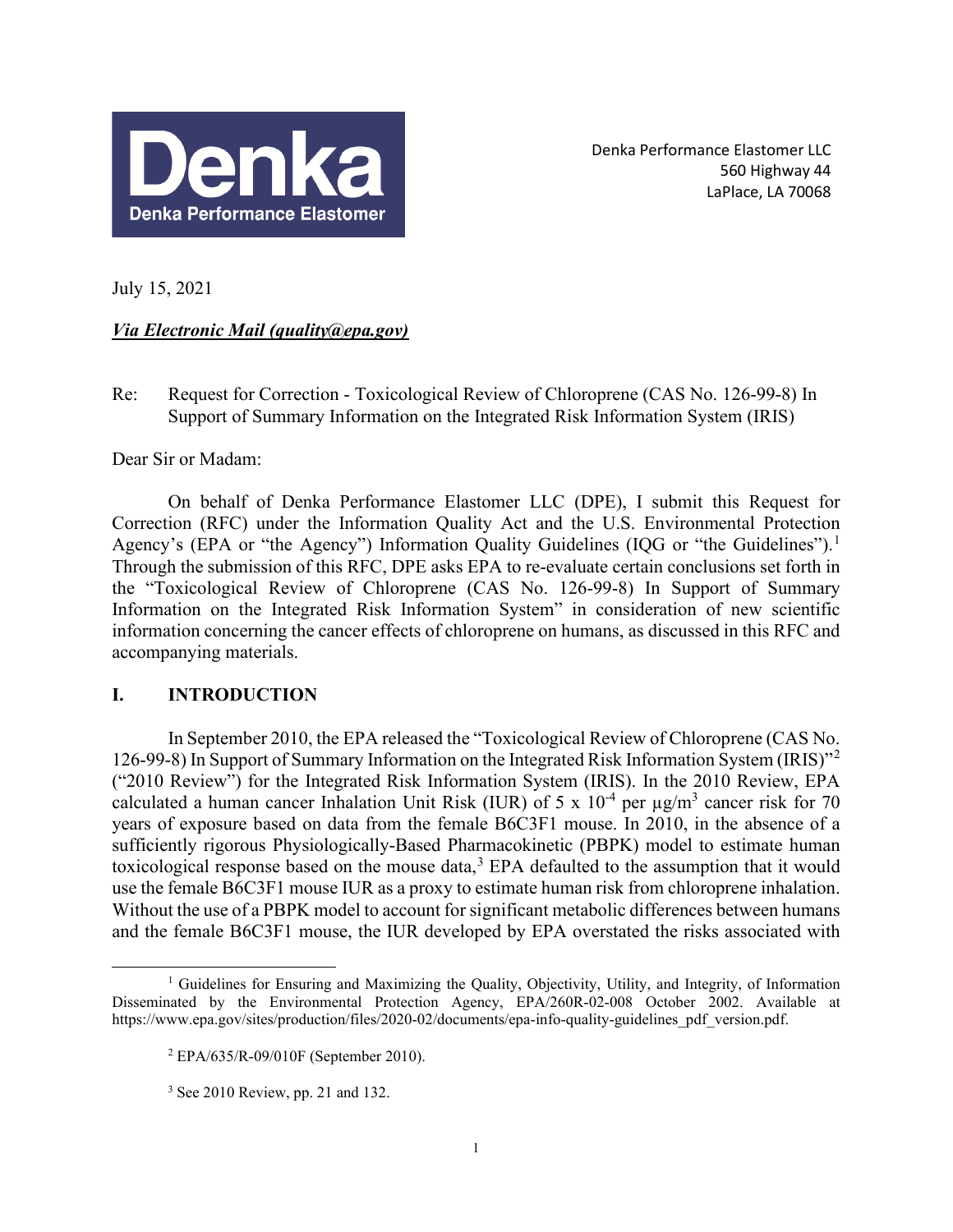human exposure to chloroprene. These risk estimates have caused unwarranted concern among members of the community surrounding DPE's facility, despite substantial epidemiological evidence indicating that EPA's risk estimate is unrealistically conservative.

Despite DPE's belief that the facility's chloroprene emissions do not pose a risk to the community, at a cost of \$35 million, and in just over a year of work, DPE reduced its chloroprene emissions by 85 percent under a voluntary agreement with Louisiana Department of Environmental Quality (LDEQ) and because of DPE's commitment to excellence in environmental stewardship. Even so, we recognize that there continue to be concerns about the cancer risk posed by chloroprene, and DPE is committed to addressing those concerns based on the best available scientific information.

This RFC presents what DPE and its scientific consultants believe is the best and most upto-date science for re-evaluating the 2010 IUR, including important new scientific information developed since 2010. Specifically, in support of this RFC, DPE is submitting the following:

- 1. A new PBPK model for chloroprene which underwent review by an EPA external peer review panel in 2020 and has been updated in response to comments from the peer review panel in 2021 (Exhibit  $A<sup>4</sup>$  $A<sup>4</sup>$  $A<sup>4</sup>$ ); and
- 2. Updated epidemiological data and studies published since 2010 (summarized in Exhibit  $B^5$  $B^5$ ).

The above information supports the conclusion that chloroprene is less carcinogenic to humans than to the female B6C3F1 mouse. Based on discussions with EPA's Office of Research and Development, this RFC does not address all risk factors required for the determination of the IUR; however, considering the PBPK model results alone, it appears that the 2010 IUR may overstate human risk by more than 2 orders of magnitude.

DPE believes that the 2010 Review can be appropriately revised with a narrowly focused update to Section 6.2.4 ("Cancer/Inhalation," consisting of one paragraph of text on the IUR estimation on pages 147 and 148) and supplements to sections 3.5 ("Physiologically Based Toxicokinetic Models"), 4.1 ("Studies in Humans – Epidemiology, Case Reports, Clinical Controls"), and Section 5.4 ("Cancer Assessment"). We appreciate the opportunity to present this information to EPA, and we look forward to answering any questions you may have about this information.

#### **A. How This RFC Differs from DPE's 2017 RFC**

This is DPE's second RFC requesting the correction of the chloroprene IUR. On June 26, 2017, DPE filed RFC # 17002. EPA denied RFC # 17002 on January 25, 2018, primarily on the basis that DPE had not presented sufficient new information developed since 2010 to justify the

<span id="page-1-0"></span><sup>4</sup> Report by Ramboll entitled "Incorporation of in Vitro Metabolism Data in a Physiologically Based Pharmacokinetic (PBPK) Model for Chloroprene- Revised Documentation in Response to USEPA Peer Review," and dated July 15, 2021.

<span id="page-1-1"></span><sup>&</sup>lt;sup>5</sup> Report by Ramboll entitled "Epidemiological Basis for Supporting a Correction of the Chloroprene Inhalation Unit Risk (IUR): Update," dated July 15, 2021.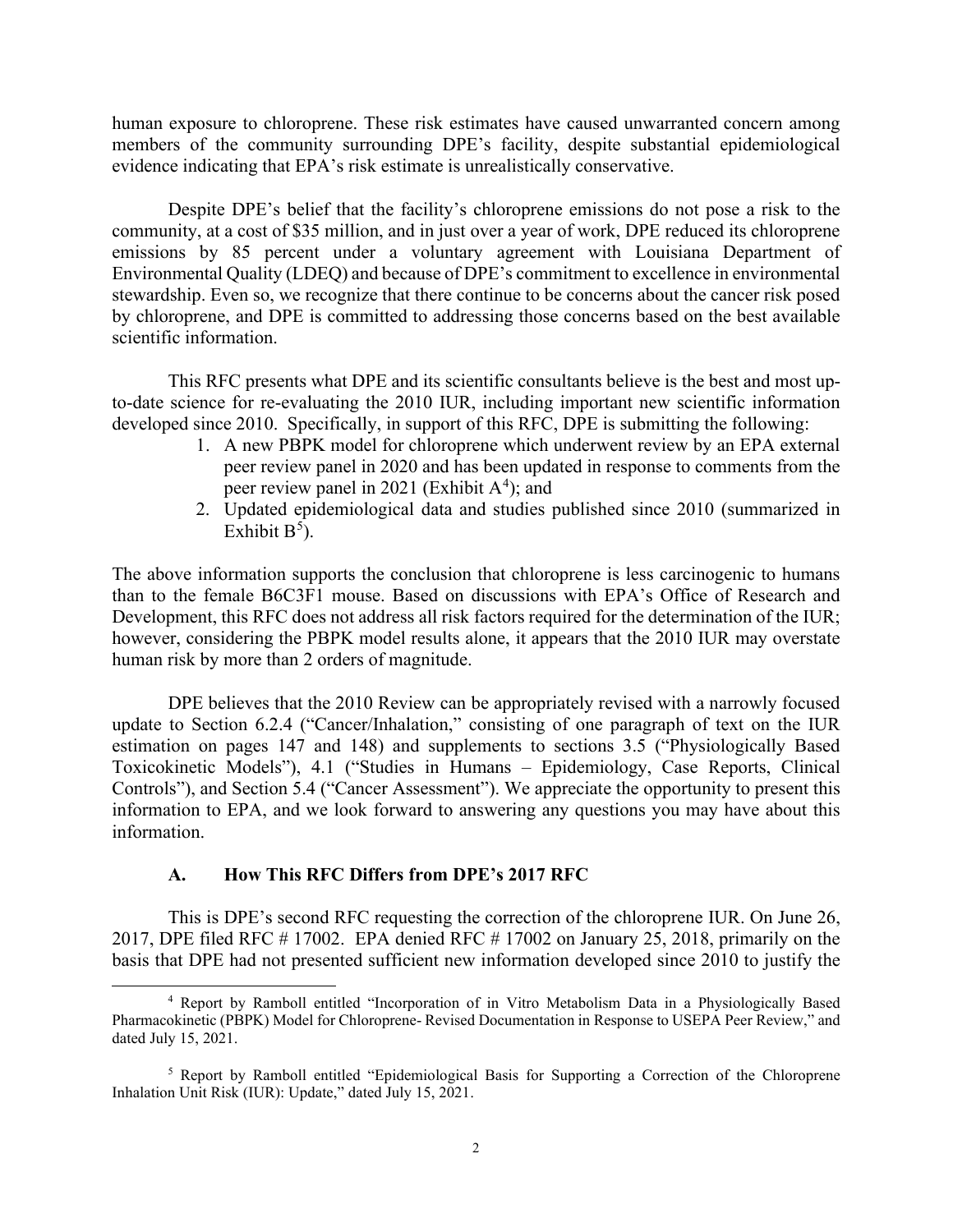request. In particular, EPA concluded that the Yang, *et al.* (2012) PBPK model used to support the  $2017$  RFC $<sup>6</sup>$  $<sup>6</sup>$  $<sup>6</sup>$  lacked quality assurance and quality control review and that EPA did not have</sup> sufficient documentation to verify the PBPK model. DPE filed a timely Request for Reconsideration (RFR # 17002A) on that decision but withdrew the RFR on March 1, 2021, in order to submit a new RFC supported with new information, including the new Ramboll 2021 PBPK model.

DPE believes that this new RFC provides the new information EPA suggested would be necessary in the denial of RFC # 17002. The new information is set forth in two separate reports prepared by scientists at Ramboll: Exhibit A, entitled "Incorporation of In Vitro Metabolism Data in a Physiologically Based Pharmacokinetic (PBPK) Model for Chloroprene" and Exhibit B, entitled "Epidemiological Basis Supporting a Correction of the Chloroprene Inhalation Unit Risk  $(IUR)$ ".

Exhibit A documents the new PBPK model's results and methodology, and also includes Ramboll's additional documentation and analyses undertaken to respond to comments from the peer review of the 2020 PBPK model report that was overseen by EPA. It also contains a thorough response to each of the peer reviewers' Tier 1 and Tier 2 comments, as requested by EPA on December 15, 2020.

Exhibit B provides follow-up epidemiological data on U.S. workers in Neoprene production facilities, including DPE's Louisiana facility through 2017, as published in 2021 by Dr. Gary Marsh, *et al.*, which shows no increased cancer mortality among any worker cohort exposed to chloroprene. Exhibit B also summarizes robust cancer incidence data available from the Louisiana Tumor Registry which shows only average and below average cancer incidence near the DPE facility for lung and liver cancers, the cancers of concern for chloroprene from the epidemiological studies as set out in the 2010 Review.<sup>[7](#page-2-1)</sup>

## **B. This RFC Satisfies EPA's Information Quality Guidelines**

Section 8.23 of EPA's Information Quality Guidelines, provide the criteria for EPA to grant an RFC. We believe that this RFC satisfies these criteria for the following reasons:

## **8.2 What should be Included in a Request for Correction of Information?**

Persons requesting a correction of information should include the following information in their Request for Correction (RFC):

<span id="page-2-0"></span><sup>6</sup> Yang, Y.; Himmelstein, MW; Clewell, HJ. (2012). Kinetic modeling of ß-chloroprene metabolism: Probabilistic in vitro – in vivo extrapolation of metabolism in the lung, liver and kidneys of mice, rates and humans. *Toxicol In Vitro* 26: 1047-1055, available at http://dx.doi.org/10.1016/j.tiv.2012.04.004.

<span id="page-2-1"></span> $^7$  A scientific review of the IRIS study by Ramboll scientists identified serious flaws in the 2010 Review. This review has been published in the peer-reviewed scientific journal *Risk Analysis.* Sax SN, Gentry PR, Van Landingham C, Clewell HJ, Mundt KA. 2020. Extended Analysis and Evidence Integration of Chloroprene as a Human Carcinogen. *Risk Analysis*. 40(2):294-318 , available at https://onlinelibrary.wiley.com/doi/epdf/10.1111/risa.13397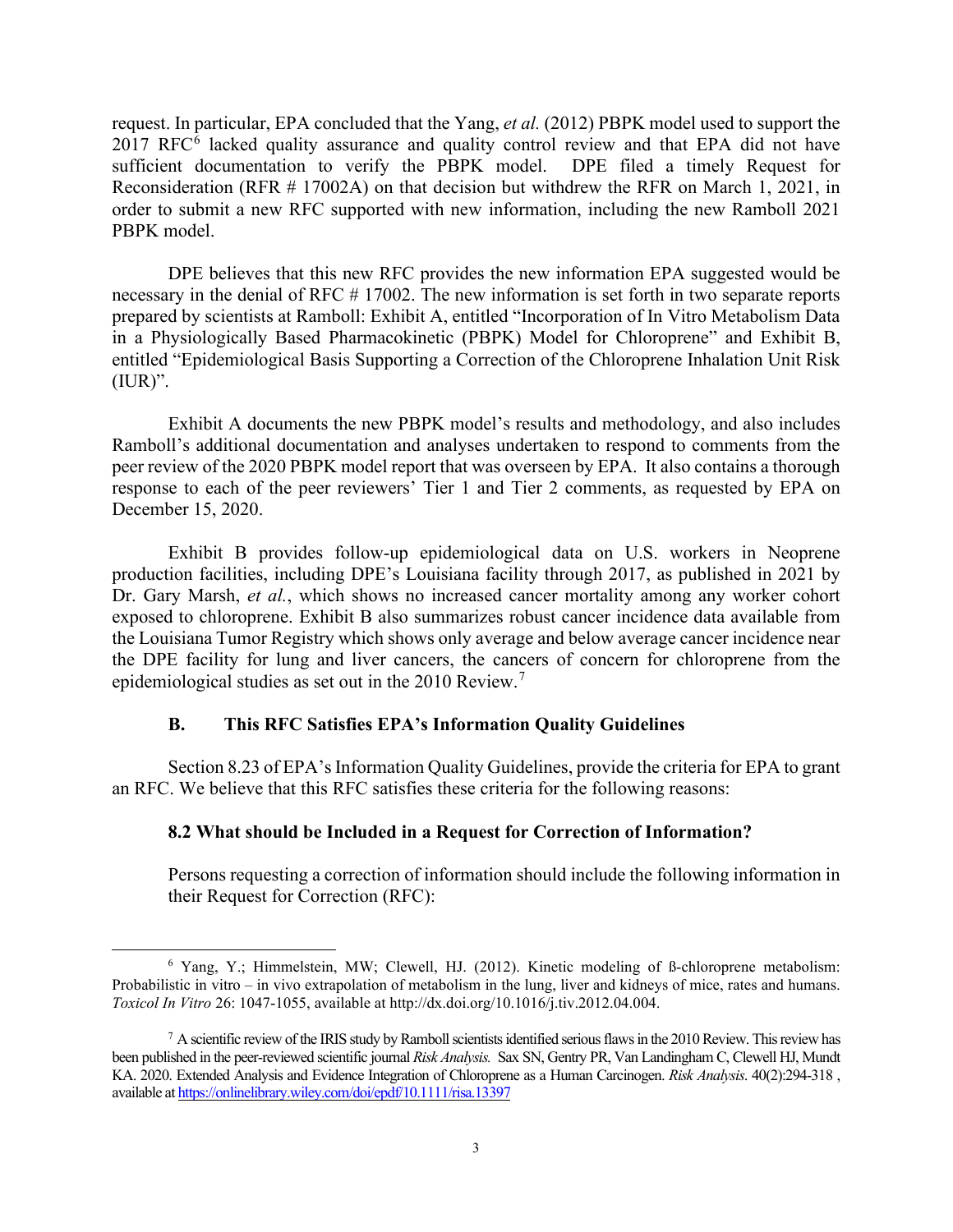- Name and contact information for the individual or organization submitting a complaint; identification of an individual to serve as a contact.
- A description of the information the person believes does not comply with EPA or OMB guidelines, including specific citations to the information and to the EPA or OMB guidelines, if applicable.
- An explanation of how the information does not comply with EPA or OMB guidelines and a recommendation of corrective action. EPA considers that the complainant has the burden of demonstrating that the information does not comply with EPA or OMB guidelines and that a particular corrective action would be appropriate.
- An explanation of how the alleged error affects or how a correction would benefit the requestor.

This RFC will go into more detail below, but this RFC meets the above criteria as follows:

First, this RFC is submitted on behalf of Denka Performance Elastomer LLC (DPE), located at 560 Highway 44, LaPlace, Louisiana 70068. The undersigned may be contacted by U.S. mail, by email at [Patrick-walsh@denka-pe.com,](mailto:Patrick-walsh@denka-pe.com) and by telephone at 504-536-7573.

Second, the following sections of the 2010 Review contain information that does not comply with EPA and OMB Guidelines and that need to be revised or supplemented to reflect the best available scientific information:

- 6.2.4 ("Cancer/Inhalation," consisting of one paragraph of text on the IUR estimation on pages 147 and 148);
- 3.5 ("Physiologically Based Toxicokinetic Models");
- 4.1 ("Studies in Humans Epidemiology, Case Reports, Clinical Controls"); and
- 5.4 ("Cancer Assessment").

Third, Section 4.8 of the Guidelines commits EPA "to work to ensure that our many policies and procedures are appropriately implemented, synthesized, and revised as needed"; Section 5.1 commit EPA to using "quality" scientific information; and Section 4.2 commits EPA to using peer reviewed information, where possible, and preferably externally peer reviewed information of special importance. For influential scientific risk assessment information like the 2010 Review, the EPA Guidelines (at page 22) require EPA to ensure that:

- (A) The substance of the information is *accurate, reliable and unbiased*. This involves the use of:
	- (i) *the best available science and supporting studies conducted in accordance with sound and objective scientific practices*, including, when available, peer reviewed science and supporting studies; and
	- (ii) data collected by *accepted methods* or *best available methods* (if the reliability of the method and the nature of the decision justifies the use of the data).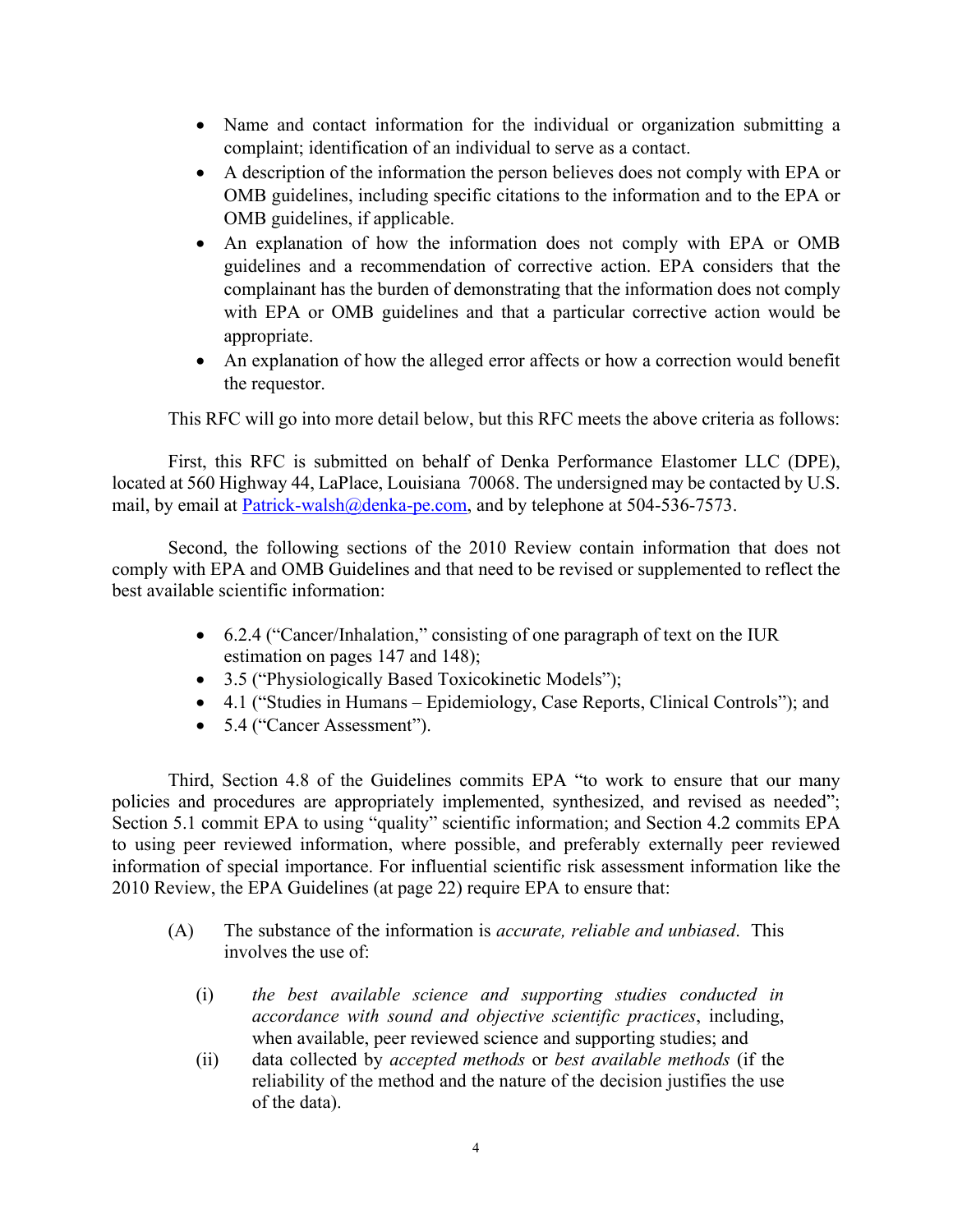These criteria and others support this RFC, which requests that EPA update the 2010 IUR, which was based on a default assumption in the absence of a peer reviewed PBPK model, with the new Ramboll PBPK model, which was externally peer reviewed in October 2020 and which now contains supporting documentation to address the peer review panel's suggestions.

Fourth, granting this RFC and applying the best available science to the estimation of the chloroprene IUR will benefit DPE, the only maker of Neoprene in the United States and the only major permitted emission source of chloroprene in the United States, because it will correct that misimpression that DPE's facility poses a cancer risk to people in the nearby community. It will also benefit federal and state agencies that administer air pollution laws because it will allow them to make decisions based on the best available science. This is explained in more detail in the Background section below.

## **II. Background**

DPE's Neoprene production facility is located in the Pontchartrain Works facility near LaPlace, Louisiana, in St. John the Baptist Parish. The plant was originally built and operated by E. I. du Pont de Nemours and Company (DuPont) in the 1960s. Since then, a portion of the facility has produced Neoprene by synthesizing and polymerizing chloroprene. Neoprene is a synthetic rubber used to make medical and military equipment, clothing, and consumer products like cell phone cases.

On November 1, 2015, DPE acquired the Neoprene production facility from DuPont and established its headquarters in St. John the Baptist Parish. DPE directly employs about 230 people and is the second-largest private employer in the Parish.

In December 2015, just weeks after DPE acquired the facility, EPA released the 2011 National Air Toxics Assessment (NATA). Among other things, 2011 NATA involved a nationwide review of chemical plant emissions and a screening for potential air pollution-related health risks nationwide. The NATA used air dispersion models, 2011 emissions,stack parameters, and meteorology, along with available IRIS health risk values. Using the 2010 IUR for chloroprene, the 2011 NATA estimated on a screening level basis that the DPE plant produced the greatest offsite cancer risk of any chemical plant in the United States.

Because of the concerns arising from the 2011 NATA, DPE invested more than \$35 million to substantially reduce emissions from the facility within 2 years after acquiring it from DuPont, even though DPE believed that these concerns were (and are) unwarranted. On January 6, 2017, DPE and LDEQ, in cooperation with EPA, entered into a voluntary Administrative Order on Consent (AOC), under which DPE committed to reduce chloroprene emissions by 85 percent compared to the faculty's 2014 emissions. The AOC involved:

- Interim measures (additional condensers) to reduce emissions in 2017;
- The construction and installation of a Regenerative Thermal Oxidizer (RTO) to control emissions from the Neoprene process area (started up in December 2017);
- The construction of and installation of the Monomer Emission Reduction Project (MERP) to route emissions from the Monomer process area to the facility's Halogen Acid Production Furnace (started up in December, 2017); and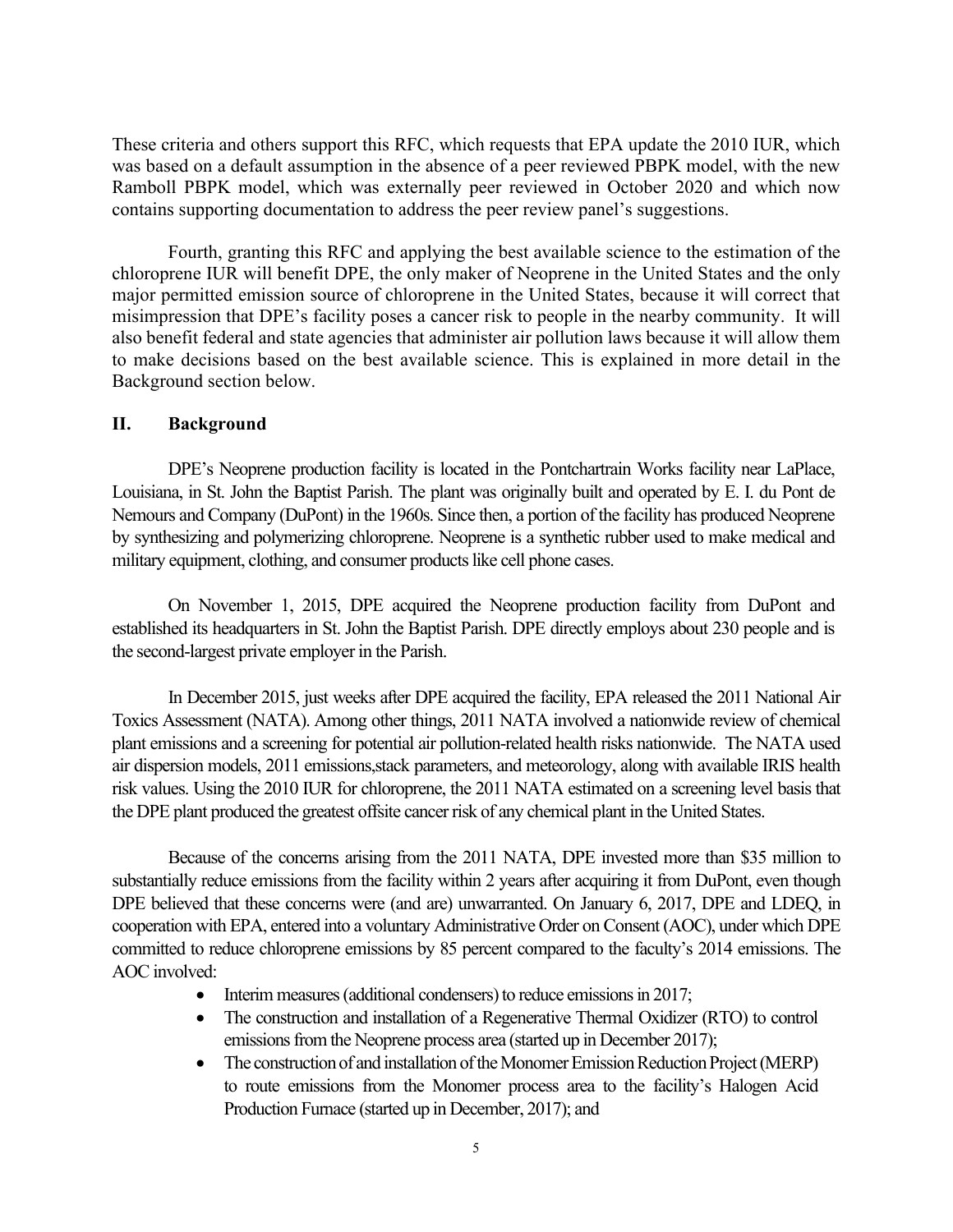• Wastewater and other controls in the Poly Building to reduce wall fan emissions.

The total cost of these projects was more than \$35 million, and LDEQ acknowledged that DPE successfully met the [8](#page-5-0)5 percent emission reduction target.<sup>8</sup> Since that time, DPE has continued to take measures to further reduce emissions to the extent feasible.

At the same time, DPE is concerned that members of the community around the facility continue to be unduly alarmed by the 2011 NATA, its 2014 update, and the IUR included in the 2010 Review. As a result, DPE has spent more than 3 years working with independent scientific experts and with EPA to assist in the development of a PBPK model in order to provide a better scientific basis for assessing the cancer risk posed by chloroprene. As discussed in Section III below, the PBPK model shows that the current IUR substantially overstates the risk of chloroprene. Further, as summarized in Section IV and Exhibit B of this RFC, recent epidemiology studies of Neoprene workers and community cancer data from the state-run Louisiana Tumor Registry (LTR) suggest that chloroprene emissions from the DPE facility do not pose increased cancer risk.

## **III. The Development, Methodology, and Results of the 2021 Ramboll PBPK Model**

EPA's own assessment of the uncertainties of its 2010 cancer risk assessment is informative on the determination of the best available science today. Because EPA noted the need for a PBPK model in 2010 and recognized the uncertainties in its cancer risk assessment, those recognized limitations in the 2010 Review strongly suggest that the 2021 PBPK model effectively closes the self-identified gap in EPA's risk assessment in the 2010 Review.

# **A. In 2010, EPA Recognized the Need for a PBPK Model**

PBPK models provide the best scientific approach for the quantitative adjustment for differences in pharmacokinetics among rodents and humans, which can potentially inform differences in response across species.<sup>[9](#page-5-1)</sup> By basing the IUR on toxicological response in the female mouse, EPA "assumed that humans are as sensitive as the most sensitive rodent sex/species tested," the female B6C3F1 mouse, even though **"true correspondence is unknown."**[10](#page-5-2) The 2010 Review explained this as follows:

> The calculated composite unit risk is based on the most sensitive endpoint (risk of any tumor type) in the most sensitive species and

<span id="page-5-0"></span><sup>8</sup> See letter from Lourdes Iturralde, LDEQ Assistant Secretary, to Patrick Walsh, DPE SHE Manager, dated May 20, 2020: https://edms.deq.louisiana.gov/app/doc/view?doc=12184387

<span id="page-5-1"></span><sup>&</sup>lt;sup>9</sup> The U.S. EPA has long considered application of adequately validated PBPK models to be "accepted as a scientifically sound approach to estimating the internal dose of a chemical at a target site and as a means to evaluate and describe the uncertainty in risk assessments." U.S. EPA. Approaches for the Application of Physiologically Based Pharmacokinetic (PBPK) Models and Supporting Data In Risk Assessment (Final Report). U.S. Environmental Protection Agency, Washington, D.C., EPA/600/R-05/043F, 2006, available at https://cfpub.epa.gov/si/si\_public\_record\_Report.cfm?Lab=NCEA&dirEntryID=157668.

<span id="page-5-2"></span> $10$  2010 Review, p. 139 (emphasis added).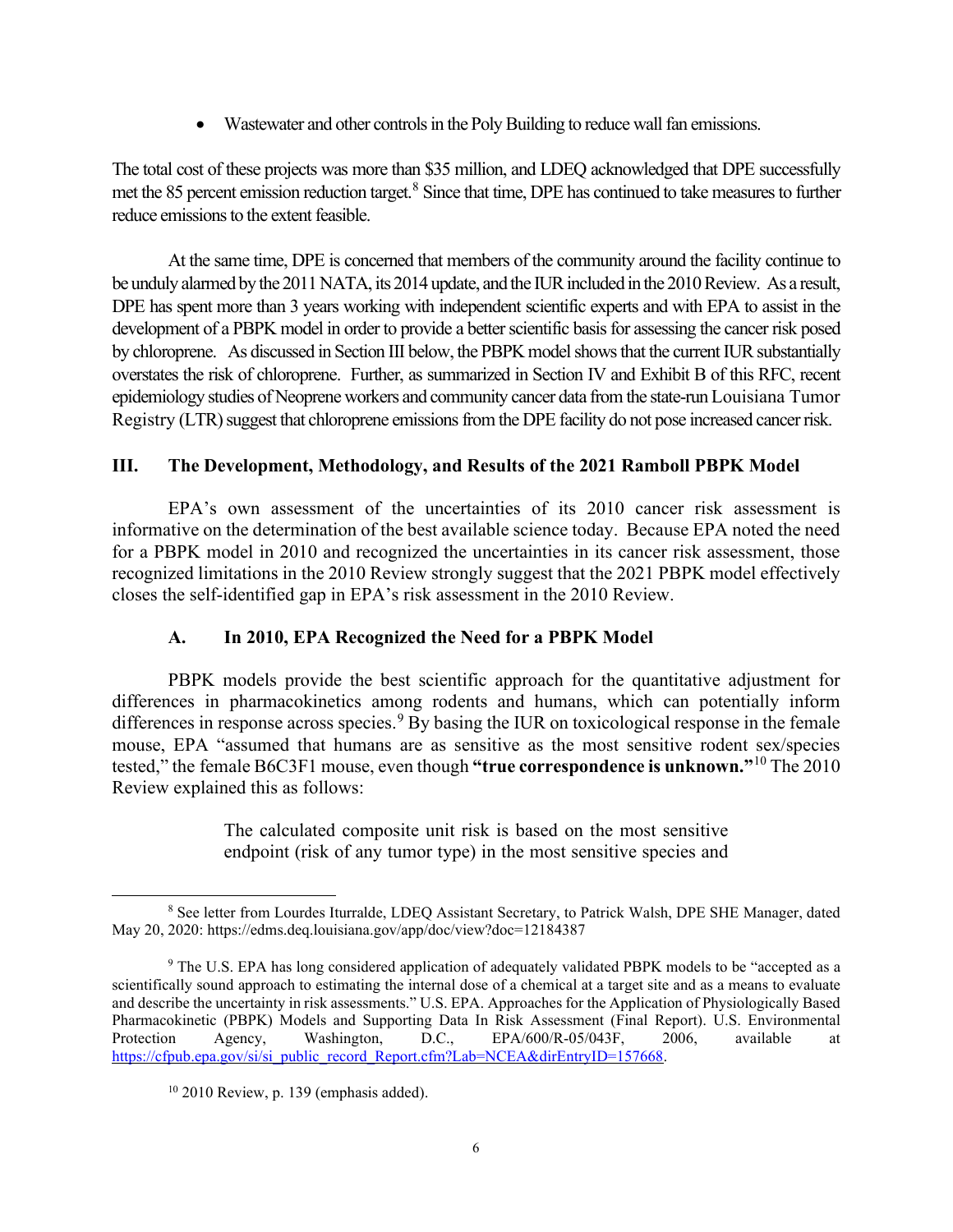sex (female mouse). There is no information on chloroprene to indicate that the observed rodent tumors are not relevant to humans. **Further, no data exist to guide quantitative adjustment for differences in sensitivity among rodents and humans**. [11](#page-6-0)

In the 2010 Review, EPA assessed the uncertainties in in the cancer risk assessment in Section 65.4.7, and noted that a PBPK model would reduce this uncertainty:

> Another source of uncertainty comes from the interspecies extrapolation of risk from mouse to human. The two rodent species for which bioassay data were available— mouse and rat—vary in their carcinogenic responses to chloroprene, in terms of both site specificity and magnitude of response (Section 4). **Ideally, a PBPK model for the internal dose(s) of the reactive metabolite(s) would decrease some of the quantitative uncertainty in interspecies extrapolation;** however, current PBPK models are inadequate for this purpose (Section 3)…

The 2021 Ramboll PBPK model has been developed with a carefully performed analysis of pharmacokinetic differences between mice and humans, and the calculation methodologies have been carefully evaluated with sensitivity and uncertainty analyses, and when appropriate, parameter selection based on the most conservative choice. The multiple uncertainties of unknown significance identified in the 2010 Review compared with the 2021 PBPK model clearly show that the "best available science" standard under the EPA Guidelines supports the replacement of the 2010 default assumption with the application of the 2021 PBPK model into the dose-response assessment.

#### **B. The Development of the Ramboll PBPK Model**

In the 2010 Review, EPA declined to use the Himmelstein (2004) PBPK model, concluding that that model was "inadequate for application for calculation of internal dose metrics or interspecies dosimetry extrapolations."[12](#page-6-1) Instead, and in the absence of a PBPK model it could use in 2010, EPA adopted the default assumption that humans were as sensitive and had comparable pharmacokinetics of chloroprene as the female B6C3F1 mouse strain, the most sensitive species and sex in the 1998 National Toxicity Program (NTP) studies of chloroprene. When DPE submitted its original RFC in 2017 (RFC 17002), it suggested that EPA use the Yang, *et al.* (2012) PBPK model, but in Attachments 1 and 2 to EPA's January 25, 2018 denial of the RFC, the Agency raised a number of concerns about the Yang, *et al.* model.

<span id="page-6-0"></span>In April 2018, Ramboll submitted a work plan to EPA for the development of a new PBPK model to address the concerns that EPA noted in the denial of RFC17002. Since that time, EPA has conducted an extensive quality assurance review of the PBPK model development and of the final model. At EPA's request, Ramboll conducted an experiment to provide data to inform a

 $11$  2010 Review, p. 141 (emphasis added).

<span id="page-6-1"></span> $12$  2010 Review, p. 21.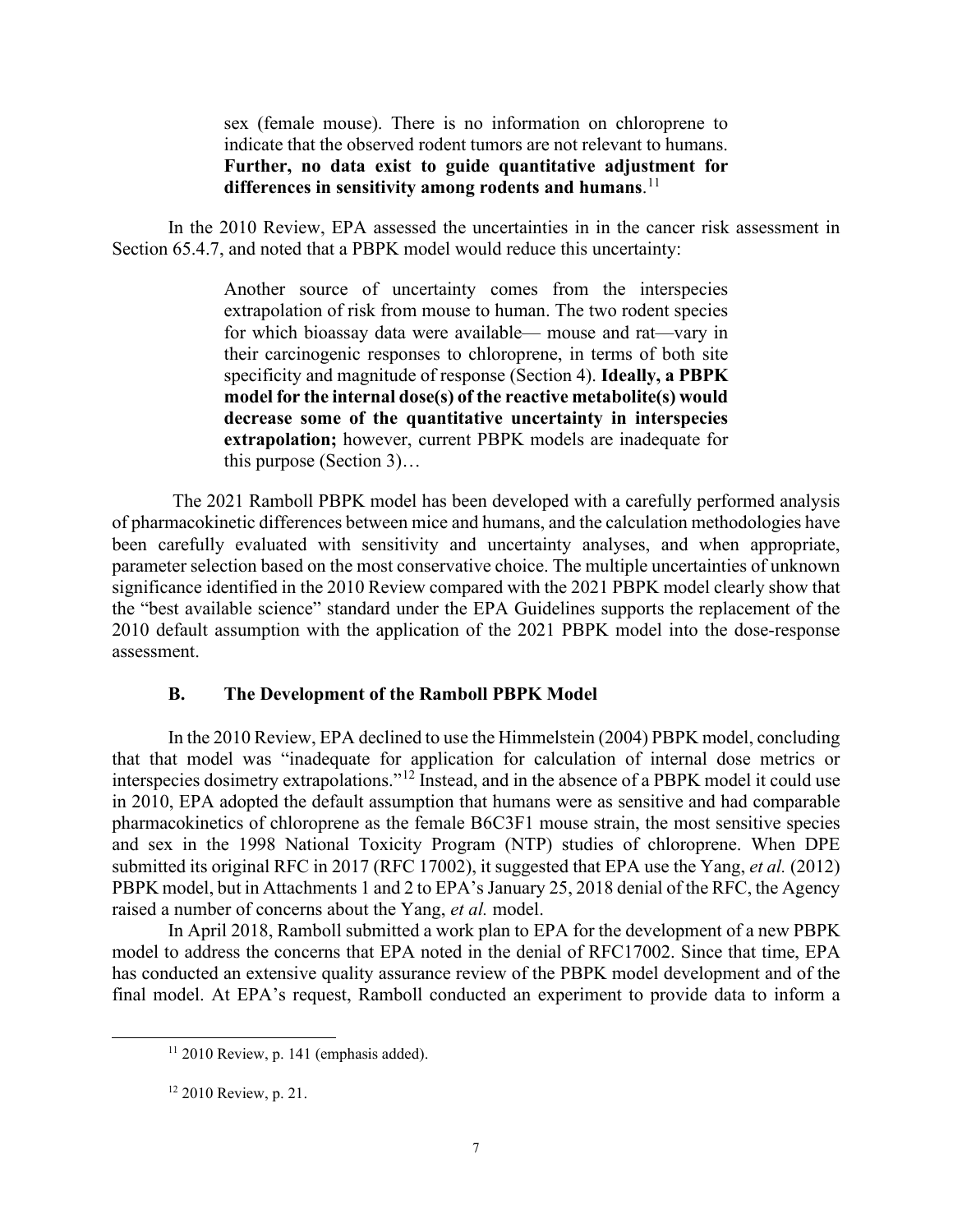chloroprene mass-transport parameter (Kgl), a parameter also included in the model based on comments from EPA. The 2019 version of the PBPK model and its documentation was peer reviewed and published in *Inhalation Toxicology*. [13](#page-7-0)

EPA continued the QA/QC work with Ramboll and retained Versar, a third-party contractor, to oversee an external peer review of the 2020 Ramboll PBPK model. The peer review panel, which met on October 5-6, 2020, included nine experts on toxicology, PBPK models, and statistics. The peer review panel comments were set out in its Post Meeting Peer Review Report dated December 17, 2020.[14](#page-7-1)

The Post Meeting Peer Review Report identifies approximately<sup>[15](#page-7-2)</sup> 50 Tier 1 comments (issues necessary to address) and Tier 2 comments (issues suggested to be addressed). As part of this RFC, we are including "Ramboll's Response to External Peer Review Tier 1 and Tier 2 Comments/Suggestions, " which addresses all of these comments (see Exhibit A, Supplemental Materials G) and provides a summary of important new calculations, sensitivity analyses, and parameter analyses that have been conducted as part of the revisions to the model. Exhibit A, Supplemental Materials  $F<sub>16</sub>$  $F<sub>16</sub>$  $F<sub>16</sub>$  provides the detail on the development of the sub model for the PBPK model to estimate epoxide and other metabolite concentrations. This was completed in response to a Tier 1 comment from a peer reviewer and is also summarized in Supplemental Materials G. We believe that all the Tier 1 and Tier 2 peer review comments have been resolved in the 2021 model and associated documentation.

In response to the peer review comments, Ramboll performed additional sensitivity/uncertainty analyses and literature searches. Also, at the request of the peer reviewers, Ramboll developed an extended version of the model to describe the downstream metabolism of chloroprene in order to compare model predictions using alternative dose metrics. The results of this extension of the model demonstrate that the use of a dose metric based on total metabolism is consistent with the cross-species relationship of the toxicity and carcinogenicity of chloroprene, but one based on epoxide area under the curve (AUC) is not. These results support the use of total metabolism as the most appropriate dose metric for the carcinogenicity of chloroprene.

### **C. The IUR Should Be Corrected to Reflect the 2021 Ramboll PBPK Model**

Overall, the application of the 2021 PBPK model is expected to result in the estimation of an IUR that is approximately two orders of magnitude below that of the 2010 IUR. ORD has

<span id="page-7-0"></span><sup>13</sup> Clewell HJ 3rd, Campbell JL, Van Landingham C, Franzen A, Yoon M, Dodd DE, Andersen ME, Gentry PR. 2020. Incorporation of in vitro metabolism data and physiologically based pharmacokinetic modelling in a risk assessment for chloroprene. *Inhalation Toxicology*. 31(13-14):468-483.

<span id="page-7-3"></span><span id="page-7-2"></span><span id="page-7-1"></span><sup>&</sup>lt;sup>14</sup> Post-Meeting Peer Review Summary Report, External Peer Review of a Report on Physiologically–based Pharmacokinetic (PBPK) Model for Chloroprene (Ramboll, 2020) and Supplemental Analysis of Metabolic Clearance (U.S. EPA, 2020, December 17, 2020, U.S. EPA and Versar, Inc).

<sup>&</sup>lt;sup>15</sup> Some comments have multiple parts, and some comments are redundant of others.

<sup>&</sup>lt;sup>16</sup> Exhibit A, Supplemental Materials F, is entitled "Reactive Metabolite Modeling."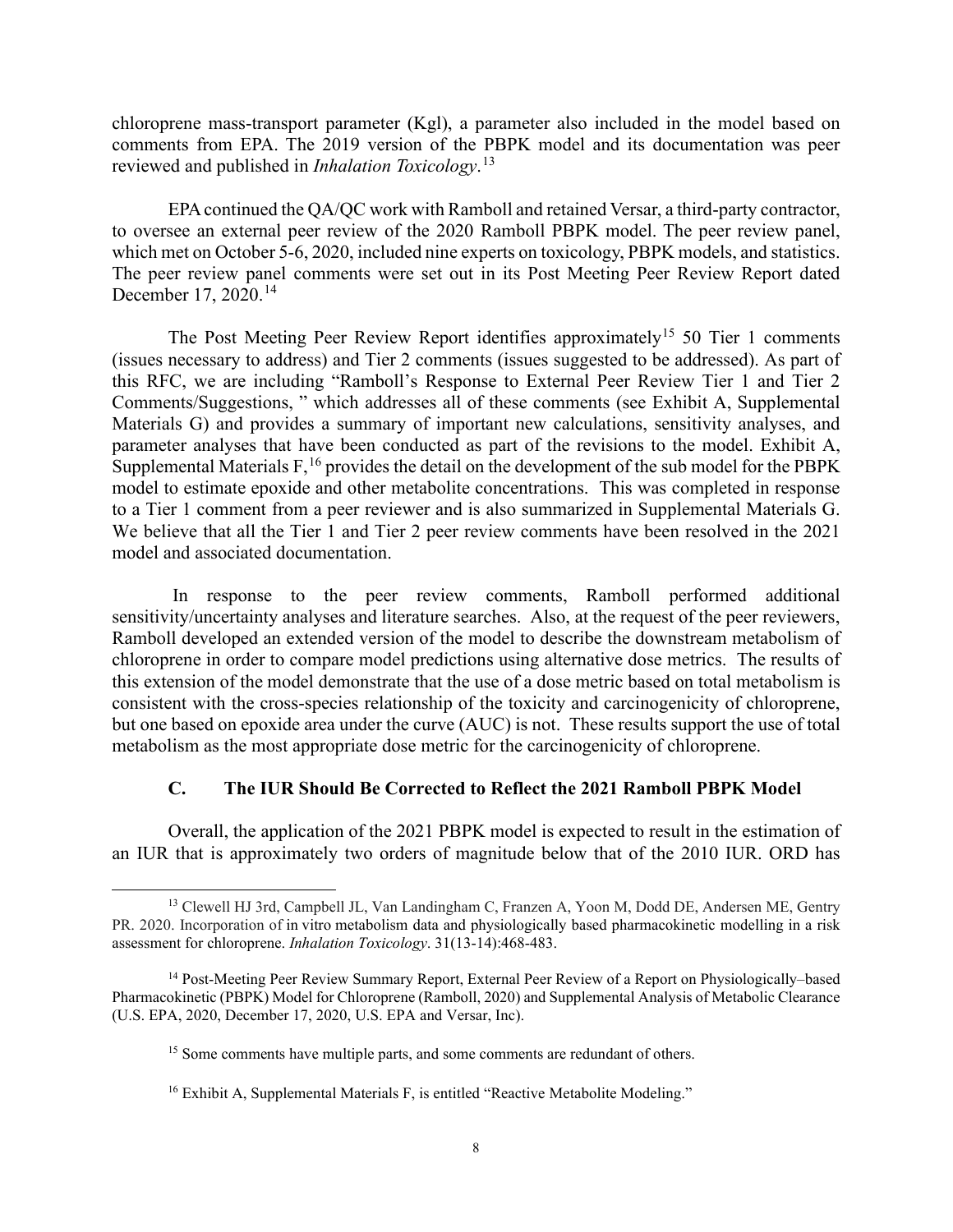requested that DPE limit its request for review to the adoption of the PBPK model, and that DPE not address all risk assessment factors that IRIS may consider in re-evaluating the IUR. However, the PBPK results strongly support the revision of the IUR to include the application of the PBPK model rather than the default assumption that humans and mice metabolize chloroprene in the same manner, and therefore, would respond similarly.

## **IV. New Epidemiological and Cancer Incidence Data Support the Findings of the PBPK Model and this RFC**

### **A. The 2010 Review**

As explained in Ramboll's report entitled "Epidemiological Basis for Supporting a Correction of the Chloroprene Inhalation Unit Risk (IUR): Update" (Exhibit B), the epidemiological evidence does not support a causal relationship between chloroprene and cancer in humans*.* Dr. Herman J. Gibb, one of the two epidemiologists on the peer review panel that reviewed the 2009 draft version of the 2010 Review, agreed with this conclusion and found that the epidemiology data reviewed by IRIS provided "little if any evidence" that chloroprene exposure increases the risk of either respiratory or liver cancer, the two cancers EPA indicated were associated with chloroprene exposure. At that time, Dr. Gibb wrote:

> As the document acknowledges on page 4-17, there is little if any evidence that chloroprene increases the risk of respiratory cancer. The limitations of the earlier studies (Li et al. 1989, Bulbulyan 1998, 1999) are significant with regard to whether or not they indicate an increased risk of liver cancer from chloroprene exposure. The largest and what appears from the document to be the best conducted study (Marsh et al., Louisville cohort) provides little if any evidence that a liver cancer risk exists. Furthermore, the document has not been transparent in its reasoning that there is a risk of liver cancer.

> In summary, the descriptor of "likely to be carcinogenic to humans" is supported by the animal and genotoxicity data, **but not by the human data. While the descriptor is appropriate, the document should not try to make more of the epidemiologic studies than is warranted.**[17](#page-8-0)

In its review of the epidemiological evidence on chloroprene exposure, the 2010 Review analyzed a study by Dr. Gary Marsh, *et al.*, the results of which were reported in 2007 in a series of publications[18](#page-8-1) (referred to collectively as "Marsh 2007") in the peer-reviewed journal, *Chemico-*

<span id="page-8-0"></span><sup>&</sup>lt;sup>17</sup> Final Reviewer Comments, External Peer Review Meeting on the Toxicological Review of Chloroprene (CAS No. 126-99-8), January 26, 2010, p. 27 (emphasis added).

<span id="page-8-1"></span><sup>18</sup> Marsh GM, Youk AO, Buchanich JM, Cunningham M, Esmen NA, Hall TA, Phillips ML. 2007a. Mortality patterns among industrial workers exposed to chloroprene and other substances. I. General mortality patterns. Chemico-Biological Interactions.;166(1-3):285-300; Marsh GM, Youk AO, Buchanich JM, Cunningham M, Esmen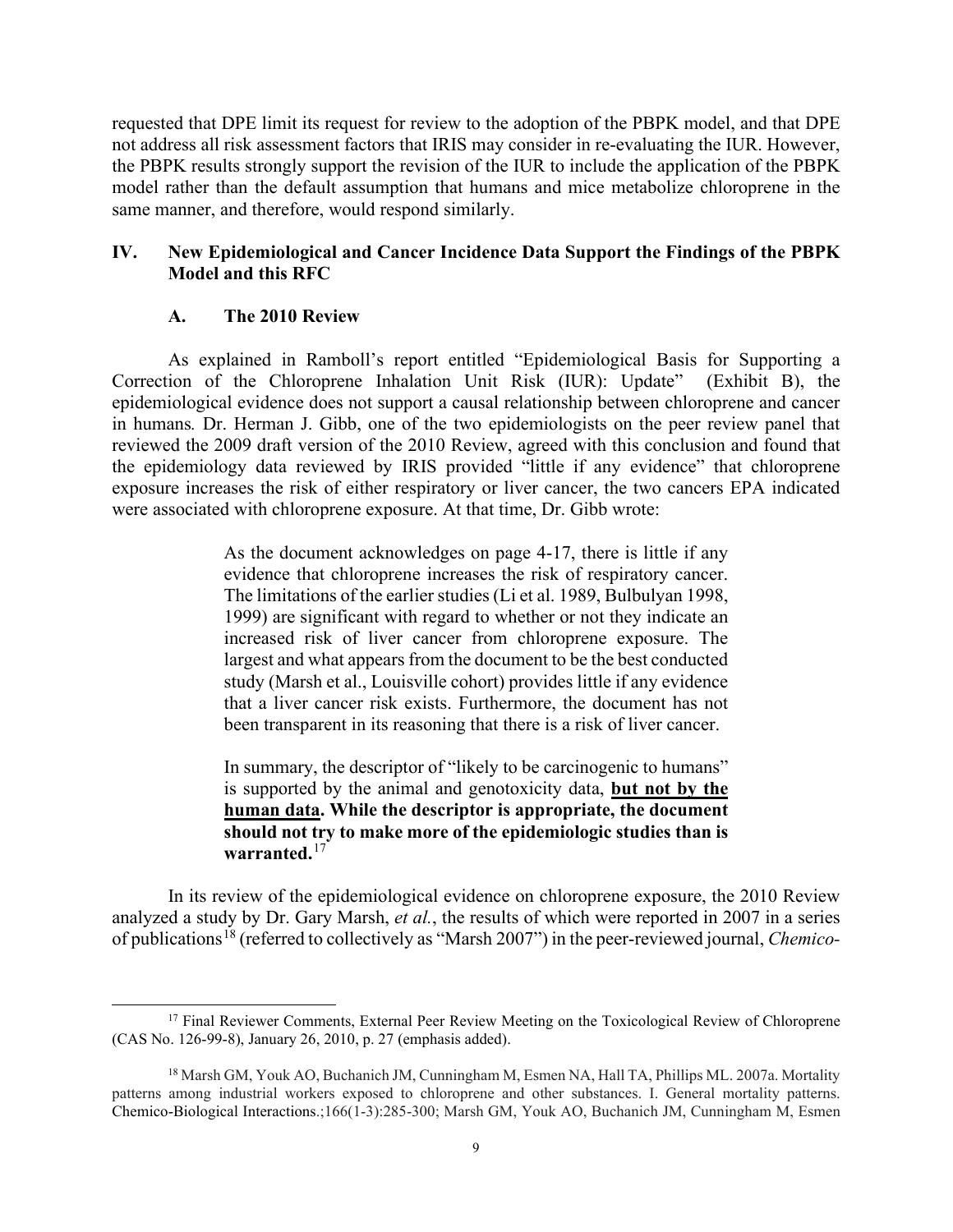*Biological Interactions*. Marsh 2007 was the most comprehensive and methodologically robust [study available] based on the size of the cohort, amount of follow-up time, and completeness of exposure assessment, among other strengths.  $19$  The study involved 12,430 workers exposed to chloroprene at various industrial sites, including two US sites: the DuPont Louisville, KY, site (5,507 individuals) and the DuPont (now DPE) Pontchartrain, LA, site (1,357 individuals). Despite finding no evidence of elevated mortality risks from lung, liver, or other cancers between workers in either cohort and the corresponding regional populations, EPA considered Marsh 2007 as supportive of a causal association between chloroprene exposures and elevated mortality from liver cancer. This conclusion was based entirely on comparisons between exposure groups within the Louisville cohort, despite the very low liver cancer mortality rates among the Louisville employees and the fact that no instances of liver cancer mortality were observed in the Pontchartrain cohort. Again, when compared to liver cancer mortality rates in corresponding regional populations, there were no excess liver mortalities among workers in the Louisville or the Pontchartrain cohort.<sup>[20](#page-9-1)</sup>

## **B.** A Major New Follow-Up Epidemiological Study by Dr. Gary Marsh, *et al.*, **Released in 2020, Shows No Increased Cancer Mortality among U.S. Chloroprene Workers**

The conclusions of Dr. Gibb and Dr. Marsh were further confirmed by a new follow-up epidemiological study by Dr. Gary Marsh, *et al.*, published in February 2021 in the *Journal of Occupational and Environmental Medicine* and entitled "Mortality Patterns Among Industrial Workers Exposed to Chloroprene and Other Substances: Extended Follow-Up" ("Marsh 20[21](#page-9-2)").<sup>21</sup> The express purpose of the new study was "[t]o update the U.S. portion of a historical cohort mortality study of workers with potential exposure to chloroprene (CD) and vinyl chloride (VC) with focus on lung and liver cancer."<sup>[22](#page-9-3)</sup> The subjects of the study were workers from the former DuPont Neoprene facility in Louisville, Kentucky (Plant L), and the Pontchartrain Works Neoprene facility in Laplace, Louisiana (Plant P) (the former DuPont, now the DPE Neoprene facility). The follow up period was from 2001-2017, and added 47,299 and 19,942 person-years of observation and 1399 and 214 new deaths to the Louisville and Pontchartrain Works cohorts, respectively.<sup>[23](#page-9-4)</sup> This resulted in improved statistical precision.

 $23$  Exhibit B, p. 5.

NA, Hall TA, Phillips ML. 2007b. Mortality patterns among industrial workers exposed to chloroprene and other substances. II. Mortality in relation to exposure. *Chemico-Biological Interactions.* 166(1-3):301-16.

<span id="page-9-0"></span><sup>&</sup>lt;sup>19</sup> Bukowski JA. 2009. Epidemiologic evidence for chloroprene carcinogenicity: Review of study quality and its application to risk assessment. *Risk Analysis*, 29(9):1203–1216.

 $20$  Exhibit B, p, 4.

<span id="page-9-4"></span><span id="page-9-3"></span><span id="page-9-2"></span><span id="page-9-1"></span><sup>&</sup>lt;sup>21</sup> Marsh GM, Kruchten A, Buchanich JM. Mortality Patterns Among Industrial Workers Exposed to Chloroprene and Other Substances: Extended Follow-Up. J Occup Environ Med. 2021 Feb 1;63(2):126-138.

 $23$  Exhibit B, p, 5.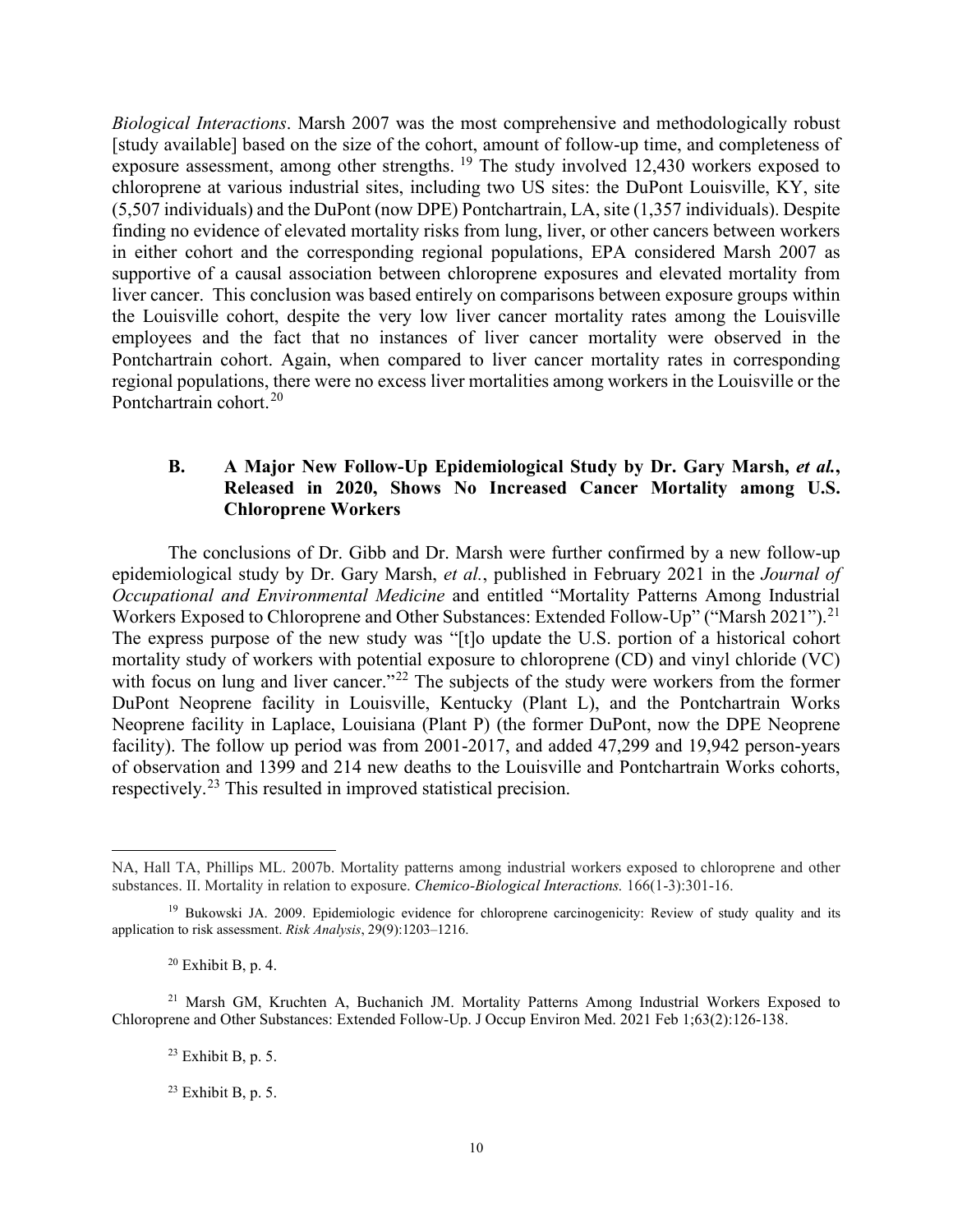In their follow up study, Marsh, *et al.,* again performed both external and internal mortality comparisons. The external comparisons revealed statistically significant *deficits* in deaths at both plants, and internal comparisons revealed **no consistent evidence of exposure-response relationships**. Marsh 2021 concluded that "the risk of death from all cancers or from the sites of a priori interest (lung and liver cancer) **is unrelated to exposure to [chloroprene]** at levels experienced by workers in the two U.S. sites."<sup>[24](#page-10-0)</sup>

EPA should reevaluate the 2010 IUR to consider the significant findings of Marsh 2021. As Dr. Gibb commented in 2009:

> A reality check on the unit risk for chloroprene by comparing it with an upper bound on the cancer risk in the Louisville cohort studied by Marsh et al. should be performed. The Louisville cohort has the best exposure information for this purpose. From the resulting comparison, it may be necessary to adjust the unit risk estimate.<sup>[25](#page-10-1)</sup>

This comment is even more relevant today with the additional information from the 2021 Marsh study.

## **C. New Cancer Incidence Data from the Louisiana Tumor Registry Shows the Incidence of Cancers near the DPE Faculty Are at or Below State-wide Averages for Cancers of Potential Concern**

The PBPK model's findings are corroborated by the health data compiled and published by the Louisiana Tumor Registry (LTR), an independent and rigorous source of cancer incidence data which has been recognized consistently as one of the leading cancer registries in the nation.<sup>[26](#page-10-2)</sup> The LTR has compiled annual reports on cancer incidence for decades. Data that were compiled after the 2010 Review were recently published and have been compiled and released in various reports. These data show that St. John Parish, the Parish in which the DPE facility is located,

<span id="page-10-1"></span><span id="page-10-0"></span><sup>25</sup> Final Reviewer Comments, External Peer Review Meeting on the Toxicological Review of Chloroprene (CAS No. 126-99-8), January 26, 2010, p. 34. See also Sax SN, Gentry PR, Van Landingham C, Clewell HJ, Mundt KA. 2020. Extended Analysis and Evidence Integration of Chloroprene as a Human Carcinogen. *Risk Analysis*. 40(2):294-318.

<span id="page-10-2"></span><sup>26</sup> See FN 10. The National Cancer Institute, the Centers for Disease Control and Prevention, and the North American Association of Central Cancer Regis-tries have consistently recognized and validated the Louisiana Tumor Registry's high-quality da-ta. The LTR was one of nine NCI-SEER registries awarded 1st Place for data quality in 2020, the 11th consecutive year that the Louisiana Tumor Registry was recognized for the high quality, completeness and timeliness of its data. The LTR also earned Gold Certification again in 2020 by the North American Association of Central Cancer Registries (NAACCR). This designation recognizes registries that have achieved the highest NAACCR standard for complete, accurate, and timely data to calculate standard incidence statistics. LTR has earned this designation every year since 1997. The LTR was also given the Registry of Distinction Award from the Centers for Disease Control and Prevention's National Program of Cancer Registries this year. See "Cancer Reporting in St. John Parish Findings Vali-date Louisiana Tumor Registry Data," March 1, 2021. https://www.lsuhsc.edu/newsroom/Cancer%20Reporting%20in%20St.%20John%20Parish%20Findings%20Validat e%20Louisiana%20Tumor%20Registry%20Data.html.

 $24$  Marsh 2021, p. 135 (emphasis added).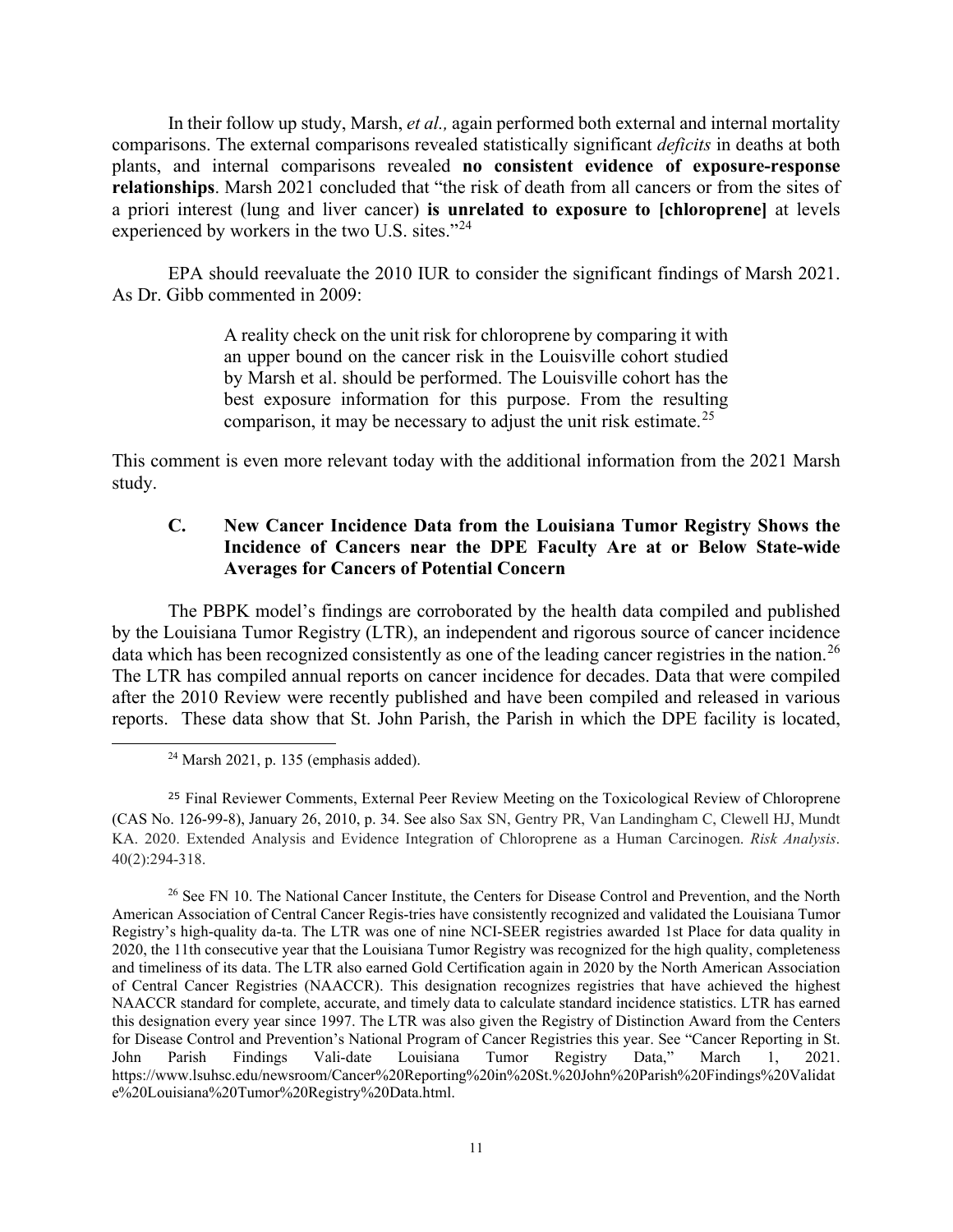experiences average, or even below-average rates of cancer incidence.<sup>[27](#page-11-0)</sup> As Ramboll summarized in Exhibit B, "LTR data at neither the Parish nor the census tract level indicate elevated rates of the cancers potentially associated with chloroprene exposure in St. John the Baptist Parish compared to Louisiana."[28](#page-11-1) 

## **V. CONCLUSION**

DPE believes that the Ramboll 2021PBPK model and the PBPK report responding to peer review comments provide a strong basis for updating the IUR included in the 2010 Review, which should make it better aligned with the epidemiological evidence.

Because of the large toxicokinetic differences between mice<sup>[29](#page-11-2)</sup> and humans—differences which EPA did not account for in its calculation of the IUR—the IUR dramatically overstates the human cancer risks associated with chloroprene exposure. The PBPK model does not address all risk factors that affect the determination of the IUR, but it provides the foundation for a full IRIS revision of the 2010 IUR. DPE respectfully requests that EPA grant this RFC and initiate a formal revision of the 2010 chloroprene IUR.

Respectfully submitted,

Patrick A. Walsh, CIH Safety, Health, and Environmental Manager Denka Performance Elastomer LLC

<span id="page-11-0"></span><sup>27</sup> Exhibit B, pp. 7-12.

<span id="page-11-1"></span> $28$  Exhibit B, p. 7.

<span id="page-11-2"></span><sup>&</sup>lt;sup>29</sup> For simplicity, all reference to "mice" or "the mouse" herein refer to the B6C3F1 mouse strain.